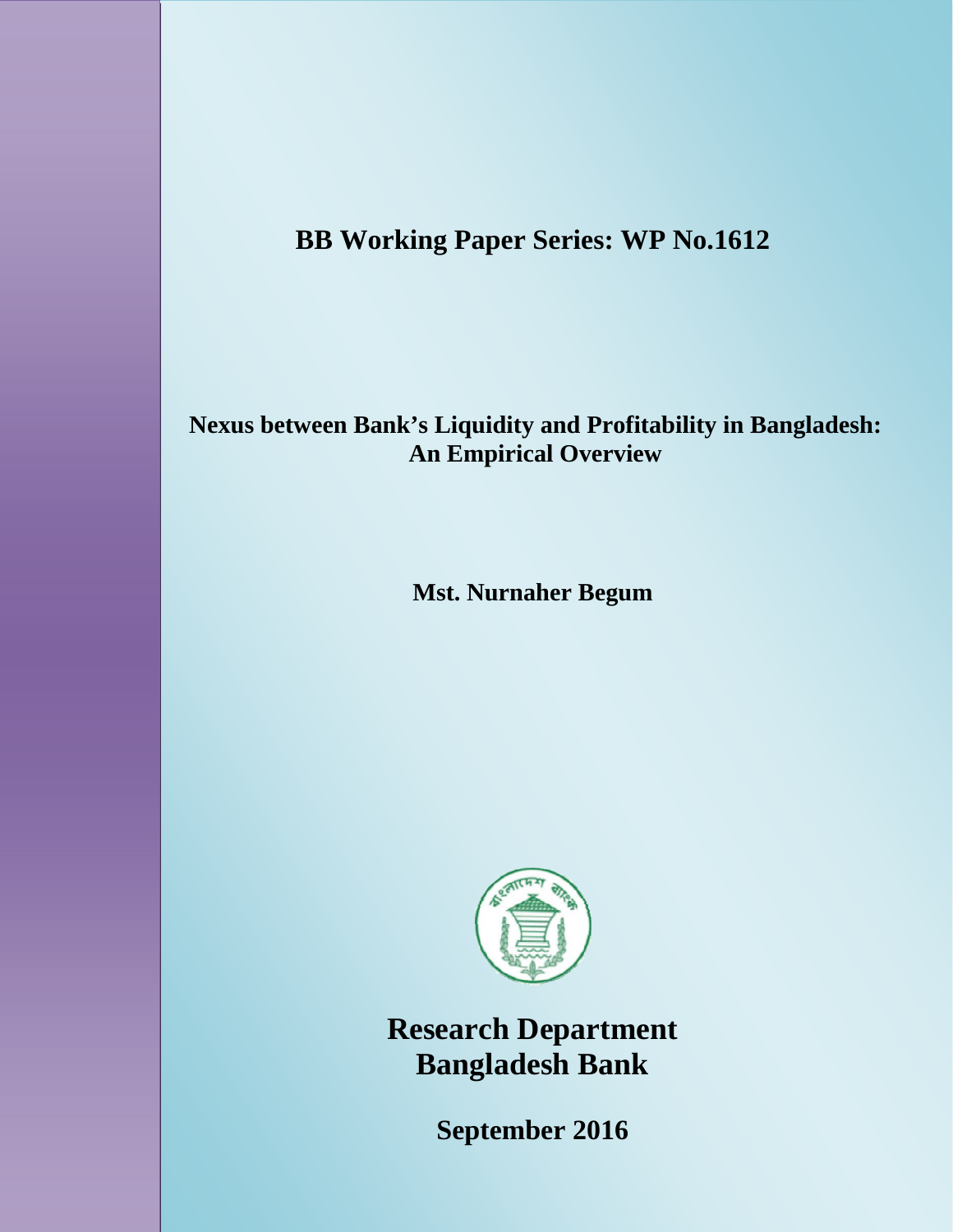## Nexus between Bank's Liquidity and Profitability in Bangladesh: An Empirical Overview

Mst. Nurnaher Begum<sup>1</sup>

#### **Abstract**

 The main objective of the paper is to investigate the relationship between banks' liquidity and profitability and the impact of liquidity on bank's profitability. The paper applies the ordinary least square (OLS) method for the sample period from 1997 to 2014 to examine the impact of liquidity on banks' profitability. The paper finds that the advance deposit ratio positively impacts banks' profitability while profitability is defined as return on asset (ROA). Call money rates, non performing loans (NPLs), and excess liquidity impact banks' profitability in a negative fashion. The negative relationship between NPLs and ROA has been a major concern for the policymakers in the banking industry of Bangladesh since NPLs in the banking sector have increased during the last three years in the post 2011 period.

JEL Classification: G21, C32

 $\overline{\phantom{a}}$ 

Keywords: Liquidity, profitability, banking industry, Bangladesh economy

<sup>&</sup>lt;sup>1</sup> The author is Deputy General Manager, Research Department Bangladesh Bank. The views expressed are authors' own and do not reflect that of Bangladesh Bank. The author would like to thank Biru Paksha Paul, Akhtaruzzaman, Khawaja Mamun, Anupam Das, and Aasha Mehreen Amin, for their valuable comments and suggestions.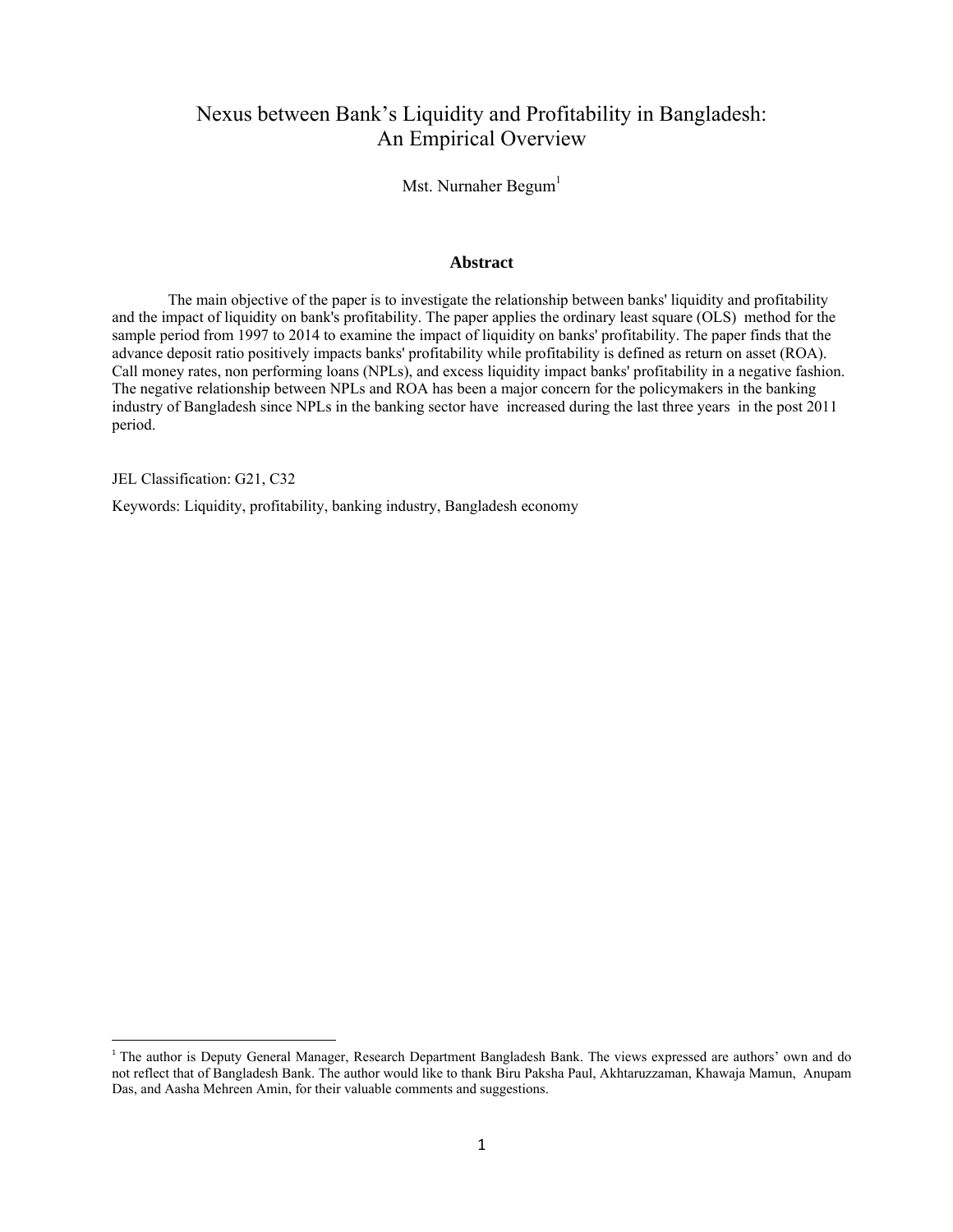### **1. Introduction**

 $\overline{\phantom{a}}$ 

 The tradeoff between banks' liquidity and profitability depends on the demand and supply of liquidity in the banking sector. Banks have to maintain adequate liquidity at a reasonable cost to meet the demand of funds at the time needed. When a bank's demand for liquidity is higher than the supply it either sells its liquid assets or borrows funds to meet the deficit which effects the profitability of the bank. On the other hand, when a bank's supply of liquidity exceeds its demand, it loses some earnings which also impacts its profitability. Excess liquidity indicates idle funds that do not fetch any profit. On the other hand, insufficient liquidity deteriorates bank's credit that would lead to forced liquidation of banks assets. Therefore, Bank's liquidity plays an important role in the bank's profitability. Thus, it is important to understand the relationship between liquidity and profitability in the banking sector for any country.

 Maintaining adequate liquidity and earning profitability are very important tasks for the banking industry in Bangladesh. Banks earn profit for its shareholders, at the same time they maintain adequate liquidity for ensuring safety and security . Therefore, banks has to maintain a balance between liquidity and profitability. Figure-1shows that the profitability of the banking sector, as measured by return on asset (ROA), showed a mixed trend during the period from 1997 to 2005. It has a declining trend up to 2000. During 2001-2004 it showed a mixed trend and after 2005 it exhibited an upward trend and picked in the year 2010. This may be due to increased credit growth which is attributed to increase in business activities due to recovery of global financial crisis. Besides, non- performing loans were 7.1 and 6.2 in 2010 and 2011 respectively which was 34.9 percent in 2000 (Appendix, table-A4). After 2010 ROA exhibited a downward trend. BB instructed the banks to maintain their advance deposit ratio (ADR) within a certain level ( for conventional banks up to 85 percent and for Islamic shariah based banks up to 90 percent) by June 2011. In addition, after 2011, non - performing loans also increased and stood at 10.8 percent in 2014. As a result, credit as well as ROA showed a downward trend.

Figure 1 demonstrates that liquidity showed a mixed trend during  $1997-2009^2$ . After 2009, it showed an increasing trend due to BB's measures to improve liquidity position in the banking sector. Accordingly, excess liquidity showed an upward trend during 2007-2014 (except in 2010 when the banking sector faced a liquidity crisis). From Figure -1 it seems that liquidity and profitability moved into opposite directions during the period under consideration. During 1997-2014, total liquid asset of the banking sector was on average 24.73 percent of the total assets and excess liquidity was approximately about 7.82 percent<sup>3</sup>.



Figure 1: Trend in Liquidity and Profitability: 1997-2014

Source: Annual Reports, Bangladesh Bank (1997-2014)

<sup>&</sup>lt;sup>2</sup> Bangladesh Bank defines liquidity position of the scheduled banks as total liquidity = Cash in tills + balance with Sonali bank + balance with BB

<sup>+</sup> investment in unencumbered approved securities. Excess liquidity = total liquid asset-required liquid asset (CRR +SLR).<br><sup>3</sup> Liquid asset=percent of liquid asset in total asset. Excess liquidity=percent of excess liquidit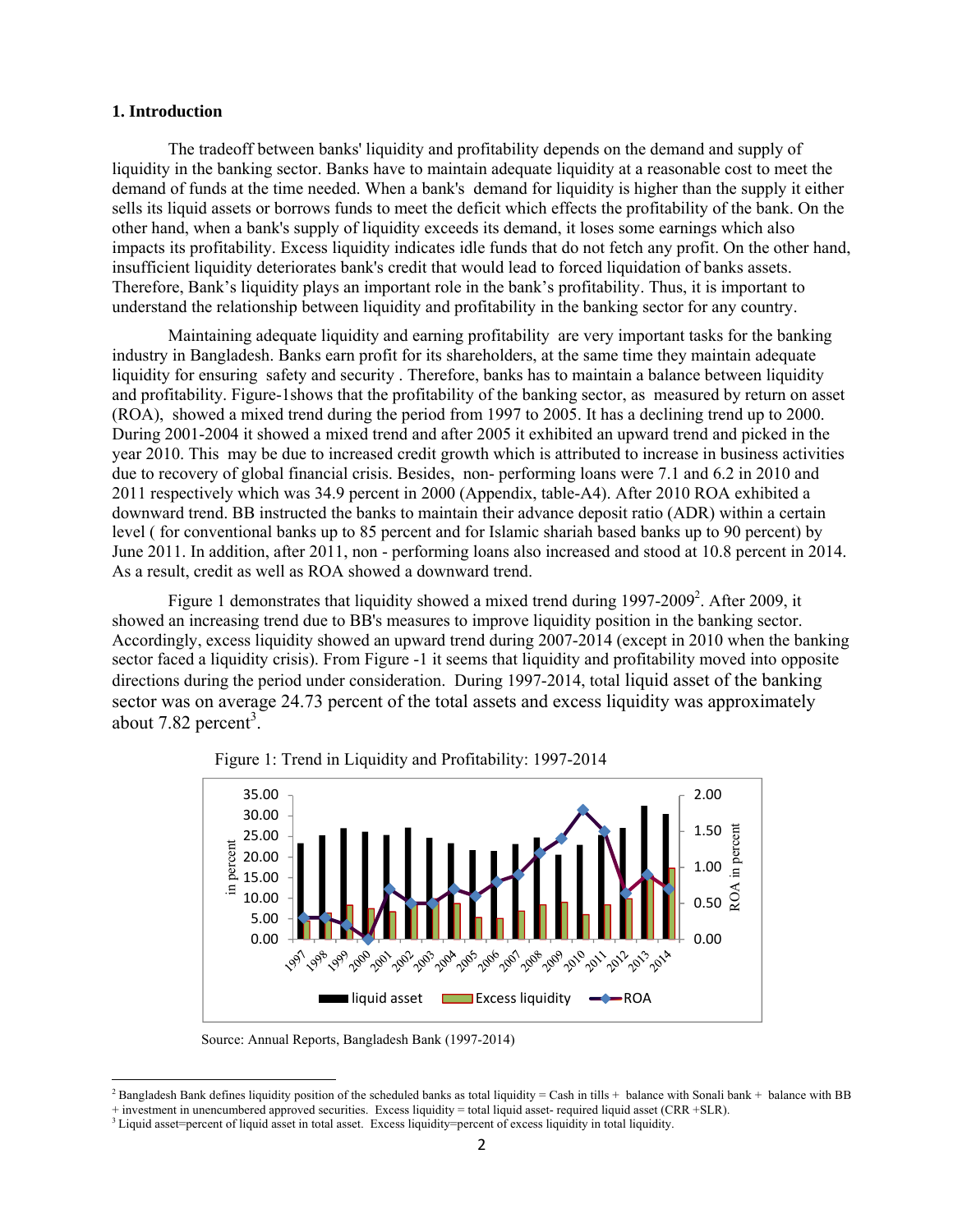Figure 2 shows that deposit and credit growth exhibited more or less a steady upward trend during 1997-2011. After 2011 both trends reveal downward trend. Deposit growth may be downward due to slower rates of increase in deposits from the households due to high inflationary pressure (10.62 percent). On the other hand, the dropping in credit was due to the fact that, BB instructed banks to maintain their ADR within a certain level by June 2011. Thus it is important for the policy makers to understand the relationship between liquidity and profitability in the banking sector in Bangladesh so that they can formulate the appropriate liquidity management policy for commercial banks.





 Commercial banks in Bangladesh maximize their profit by managing assets and liabilities efficiently. Though banks' objective is to maximize profits, they are concerned about banks liquidity and safety. Banks earn profits for their shareholders and at the same time satisfy the withdrawal needs of its customers and meet the demand of regulatory requirement (i.e., maintain CRR and SLR set by the Bangladesh Bank). However, banks' day-to-day required liquidity can be decided within their demandsupply framework (Appendix Table-A1). Hence, it is very difficult for a bank to achieve the goal of profitability and also keep an adequate liquidity at the same time.

 Against this background, the main objective of the paper is to investigate the relationship between liquidity and profitability as well as the impact of liquidity on banks' profitability of the banking industry as a whole. The paper examines the impact of liquidity on banks profitability by applying ordinary least square method (OLS). The yearly data has been used for the period from 1997 to 2014. The rationale for using this period is that after the expiry of Financial Sector Reform Project (FSRP) in 1996, the Government of Bangladesh formed the Banking Reform Committee to evaluate the situation in the banking sector. Besides, in 1997, Commercial Bank Restructuring Project (CBRP) has been undertaken to take progress on key issues and urgent actions were needed for the development of commercial banks. Meanwhile, an international standard-based audit of the loan portfolio, assets / liabilities and capital adequacy had to be formed in all banks in order to make full and proper disclosure of their financial position.

 The paper finds a positive relationship between advance deposit ratio and profitability. The call money rate varies negatively with banks' profit which- indicates that banks meet their liquidity deficit with higher cost. As a results, higher cost of funds impact bank's profit inversely. Accordingly, the estimated result shows a negative relation between -NPLs and profitability, and excess liquidity and profitability. The remainder of the paper is organized as follows: following the introduction in section I, review of the literature is given in section II. Section III gives a detailed scenario of liquidity and profitability in the banking sector of Bangladesh and section IV analysis model specification, variable definition and methodology. Section V describes the estimated results . Finally, section VI gives the conclusion.

Source: Economic Trends, Bangladesh Bank (1997-2014)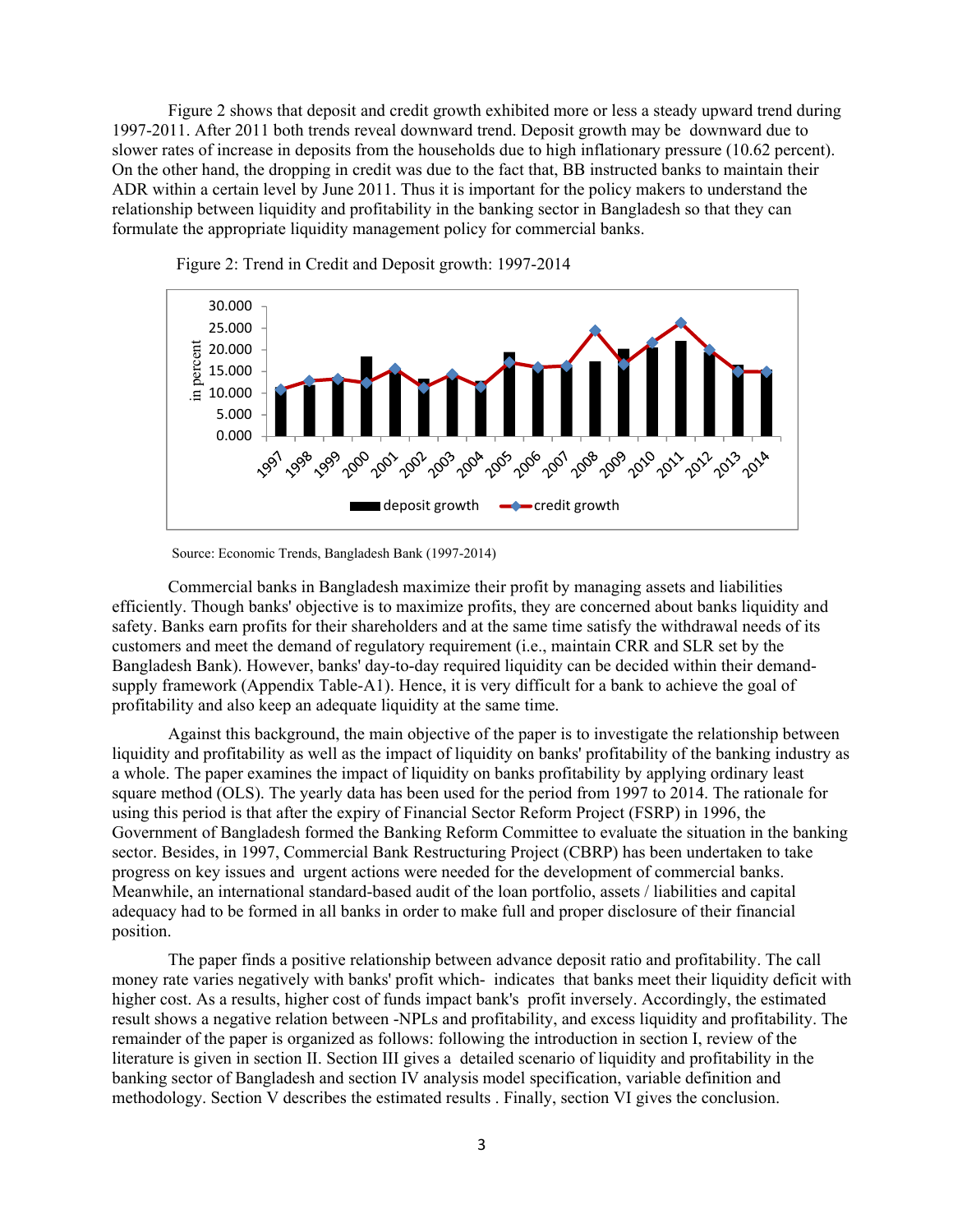## **2. Review of Literature**

 Literature indicates that many studies have been taken on the relationship between liquidity and profitability in the banking industry. These studies show that the relationship between liquidity and profitability is not conclusive. Some papers find no significant relationship between liquidity and profitability. These include Aloy (2012) for Sri Lanka from the year 2007-2011, Junaidu et al (2014) for Nigeria for the period 2003-2012 and Afia et al (2014) for Bangladesh for the period 2006-2011". On the contrary, papers that find a positive relationship include " Wambu (2013) for Kenya during 2008-2012, Munther et al. (2013) for Jordanian for the period 2005-2011, Andrew et al (2013) for Nigeria during 2012".

 Junaidu et al (2014) examine the impact of liquidity on the profitability of Nigerian banks for the period 2003-2012. They find a positive relationship between ROA and cash and bank balances to total liabilities and return on equity (ROE) and cash and bank balances to total liabilities. They also find no significant impact between liquidity and profitability among the listed banking firms in Nigeria. Wambu (2013) explores the relationship between profitability and liquidity of 44 commercial banks in Kenya during 2008-2012. He concludes that profitability and liquidity have a positive relationship and that liquidity is not a significant determinant of commercial bank's profitability but one of the determinants of it.

 Aloy (2012) analyses the tradeoff between liquidity and profitability of selected 31 listed manufacturing firms for 2007-2011 in Sri Lanka. His findings suggest that there is no significant relationship between liquidity and profitability among the listed manufacturing firms in Sri Lanka. Munther et al. (2013) investigate the impact of liquidity on Jordanian banks profitability through return on assets for the period 2005-2011. Their study revealed that there is significant impact of quick ratio on ROA at 5 percent level of significant. Andrew et al. (2013) examine the efficacy of liquidity management and banking performance in Nigeria. The research was survey based for the year 2012. They find that there is a significant relationship between efficient liquidity management and banking performance and that efficient liquidity management enhances the soundness of banks.

Afia et al. (2014) examine the liquidity-profitability relationships for the banking industry of Bangladesh by using yearly data from 2006-2011. They also find no significant relationship between liquidity and profitability in this industry (government bank, Islamic bank, private commercial bank, and multinational bank). They use only two variable liquidity (current ratio) and profitability (ROA), therefore their results suffer from omitted variable bias.

 The above mentioned studies explain the relationship between liquidity and profitability in the banking sector in different countries. Most of these papers use only two variables, but there are numerous variables (bank specific and macroeconomic) that can influence the relationship. However, there is a dearth of studies examining the this issue in the context of Bangladesh. To fill this gap I have undertaken this empirical study. In Bangladesh the recent financial scam (Hall Mark and BASIC Bank) and huge loan default examples erodes the asset quality which impact on profit earnings of the banking sector**.** Besides, it not only impacts profit earnings but also banking sectors resilience and stability. Maintaining stability and profitability of the banking sector are now the major concern for the policy makers. I think that the findings of the paper gives some thought to the policy maker.

## **3. Liquidity and Profitability Scenario in the Banking Sector in Bangladesh**

## **Liquidity**

 Maintaining a sound liquidity position is one of the significant indicators of a bank's performance. Without ensuring adequate liquidity the banking sector will fail to mobilize its resources for earnings profit.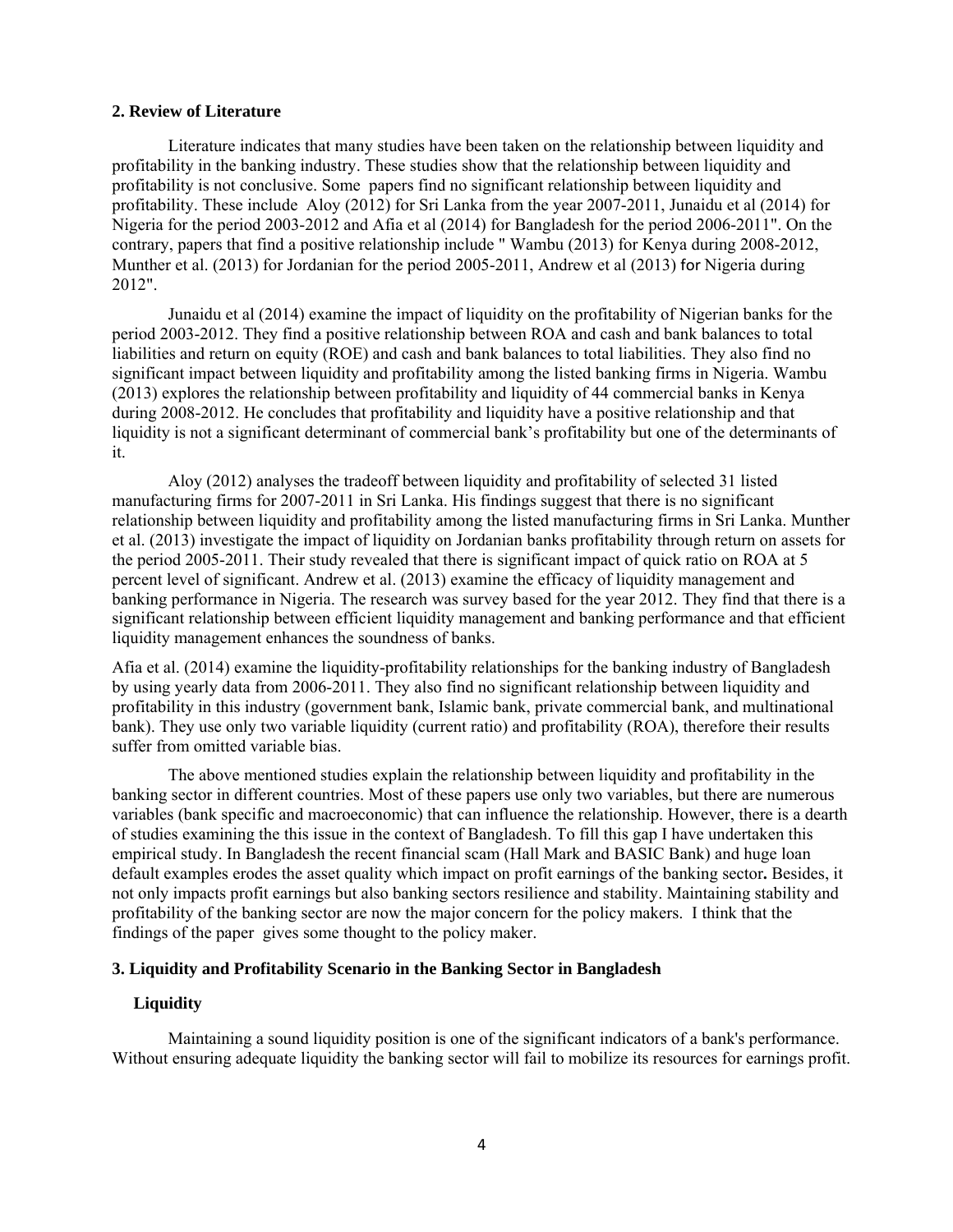The ADR is one of the most useful indicators of adequacy of banks' liquidity<sup>4</sup>. The higher ratio of ADR indicates a stress in the banking system and a low level of liquidity to respond to shocks (Evans et al. 2000). The lower ratio of ADR, on the other hand, indicates an increasing ability of the banking system to mobilize deposits to meet credit demand**.** Banks may earn higher profit by increasing the ADR although it indicates lower liquidity. Bangladesh Bank (BB) is currently measuring the ADR ratio as a gross measure to calculate the liquidity condition prevailing in the banking sector.

 During 1997-2014, the ADR showed a mixed trend. The ratio was above 84 percent during 1997- 1999. Afterwards, it showed a downward trend till 2009 and again it increased during the 2010-2012 (Figure 3). The higher growth in advances may be attributed to increase in business activities due to recovery from the global financial crisis. The interbank money market faced liquidity stress at the end of 2010 and it continued throughout the year 2011, which was due to high government borrowings and slower rates of increase in savings from the households due to high inflationary pressure. However, activities quickly turned to a business-as-usual situation with supportive measures taken by the BB and prudent policies of the financial institutions. The ADR started declining from 81.1 percent in January, 2012 to 73.18 percent in December 2013 and reached 72.54 percent in 2014.

 The overall ADR also influenced by the government borrowing from banking system . Government borrowing from the banking system would create an extra burden to the banking sector by creating liquidity shortage. It is envisaged from Figure 3 that government borrowing from the banking system started to increase from 2008 (except 2010 due to prevailing liquidity crisis in the banking sector) and after 2010, it increased significantly. Consequently there was huge liquidity crisis in the banking sector. A rising trend of credit to the Government by the banking system may create strain on the lending capacity of scheduled banks.

 An increase in central bank credit to banks and other financial institutions often reflects liquidity situation in the financial system (Evans et al. 2000). It is observed that banks (DMBs) borrowing from BB showed a mixed trend during 1997-2014. An increasing trend was exhibited from 1997 to 2006. It declined from 2007 and started to increase significantly in 2011 and 2012, which indicates a liquidity crisis in the banking sector. It decreased substantially in 2013 and 2014 (Figure 3).





 Source: Annual Report, Economic Trends of Bangladesh Bank, and Bangladesh Economic Review, Ministry of Finance (1997-2014).

 $\overline{\phantom{a}}$ 

<sup>&</sup>lt;sup>4</sup> Deposits are the main sources of funding for the banking sector in Bangladesh in addition to the capital, reserves and borrowings. Banks mainly use their funds to provide loans and invest in debt securities. The ADR, is, therefore, a useful indicator of banks' liquidity in Bangladesh.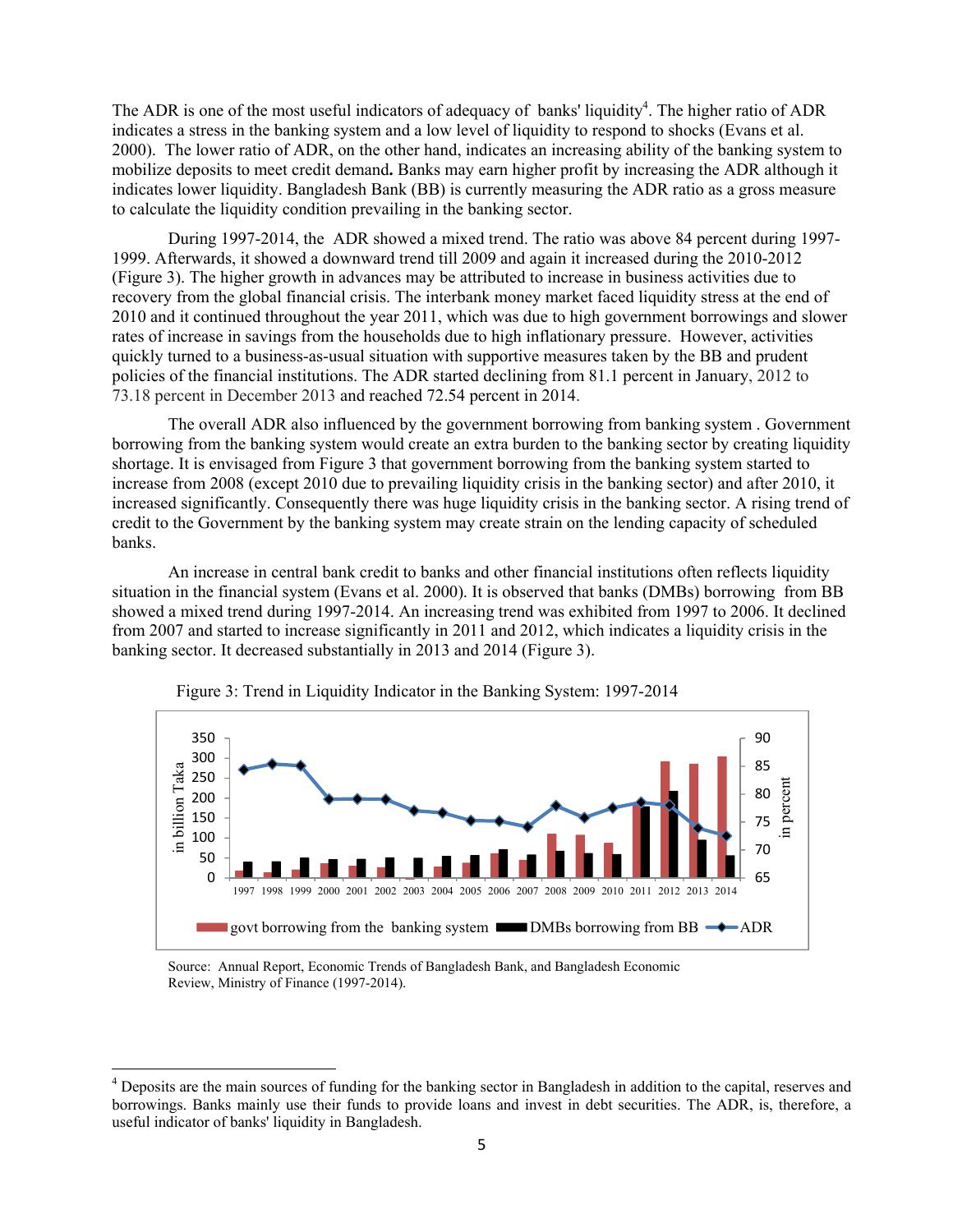Interbank money market is an important indicator for evaluating the liquidity position in the banking sector**.** It is observed that investment in call money market decreased by 11.61 percent while, borrowings increased by 30.96 percent in 2010 from its previous year ( Table-1). It may be mentioned that the interbank money market faced some liquidity stress at the end of 2010. BB's instruction to increase the Cash Reserve Ratio (CRR) and Statutory Liquidity Ratio (SLR) in December 2010, along with rising import payments and diversion of cash to the stock market, created some temporary pressures in the interbank liquidity market. However, investment in call money market increased dramatically by 191.5 percent while, borrowings from call money market increased by only 41.5 percent in 2011 compared to that of 2010.

 The call money rates declined from the early part of 2013 until June 2013, after which it increased slightly and fluctuated marginally during the rest of the year. This dip in the call money rates and reduced amount of call money borrowings indicated that the banks were able to ease down from their earlier condition of liquidity stress. In 2013, call money borrowing also decreased substantially and slightly increased in 2014. The reduction in call money borrowing and investment and a stable call money rates within the lower ranges indicated that the banks were able to ease down from their earlier condition of liquidity stress (Table-1).

 Another very important market to assess the liquidity scenario is the interbank repo market. The interbank repo rates more accurately indicates the money market conditions, because the rates are determined based on the demand and supply orientations in the money market. From 2011 the volume and rates for repo increased substantially which also indicates liquidity stress. In 2013 the repo turnover decreased, and then increased a little during the latter half of the year, but the repo rates decreased continuously which again suggest adequate liquidity in the banking system. The relatively higher turnover might be due to fund management strategies of the banks. The prevailing very low ADR, decreasing call money rates and repo rates indicate that the banking industry is currently having substantial liquidity.

|                   | CY09   | CY10   | CY11  | CY12  | CY13  | CY14  |
|-------------------|--------|--------|-------|-------|-------|-------|
| <b>Borrowings</b> | 121.98 | 159.75 | 226.2 | 316.0 | 221.6 | 244.9 |
| (in billion Taka) |        |        |       |       |       |       |
| Investment        | 49.70  | 43.93  | 128.1 | 66.8  | 46.5  | 63.32 |
| (in billion taka) |        |        |       |       |       |       |
| Call money rate   | 4.39   | 8.06   | 11.16 | 12.82 | 7.78  | 7.93  |
| Repo rate         | 4.5    | 5.5    | 7.25  | 7.75  | 7.25  | 7.36  |

Table-1: Trends in the interbank money market developments

Note: CY= calendar year, Source: Financial Stability Report various volumes (2010-2015), Bangladesh Bank.

#### **Profitability**

 Profitability is a measure by which banks' revenues exceed its relevant expenses (Niresh, 2012). Strong earnings and profitability profile of a bank reflect its ability to support present and future sound operation, absorb future contingent shocks and strengthen resilience capacity. A low profit would suggest ineffective management and investors would be hesitant to invest in the bank. Although there are various indicators of earnings and profitability, the most representative and widely used indicator is the return on assets (ROA), which is supplemented by return on equity (ROE) and net interest margin (NIM). ROA is primarily an indicators of managerial efficiency and it indicates how capable the management of the banks has been converting the institution's asset into net earnings. ROE measures the rate of return flowing to the bank's shareholder. The NIM measures how large a spread between interest revenues and interest costs management able to achieve by close control over the bank's earning assets and the pursuit of the cheapest sources of funding.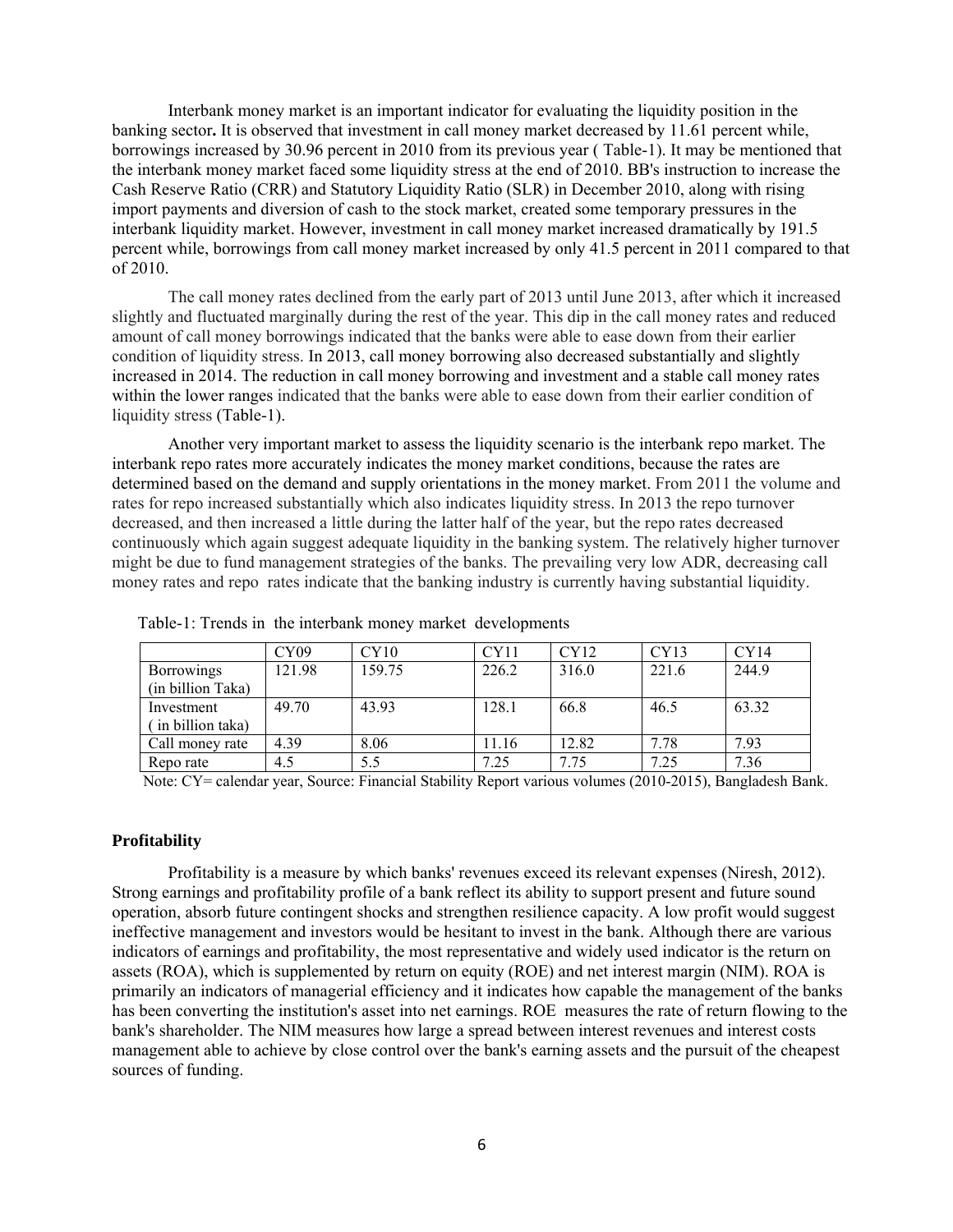ROA in the banking industry increased gradually to 1.80 percent in 2010 from 0.70 percent in 2001. Afterwards, it declined to 0.6 percent in 2012. An analysis of the indicator reveals that the ROA of the state owned commercial bank (SCBs) was less than banking industry average. During 2008-2011, it showed an increasing trend, but it declined to -0.6 percent in 2012 due to financial scam and a huge default loan which incurred a big net loss. In 2013 the ROA of SCBs increased and became positive at 0.60. The DFIs situation is not better due to persistent operating losses incurred by Bangladesh Krishi Bank (BKB) and Rajshai Krishi Unnayan Bank (RAKUB). The ROA of DFIs deteriorated (0.4 percent) in 2013. The ROA of the PCBs showed a consistently strong position until 2010, but it slightly dropped in 2011 and 2012 due to a decrease of net profit during the period. In 2013, it didn't drop from the previous year. Though ROA of foreign banks (FCBs') has been consistently strong during the last couple of years, it decreased slightly in 2013 and again increased in 2014 (Table-2).

| Year/Bank   |             |             |             |      |       |
|-------------|-------------|-------------|-------------|------|-------|
| <b>Type</b> | <b>SCBs</b> | <b>DFIs</b> | <b>PCBs</b> | FCBs | Total |
| 1997        | 0.00        | $-2.10$     | 1.10        | 4.80 | 0.30  |
| 1998        | 0.00        | $-2.80$     | 1.20        | 4.70 | 0.30  |
| 1999        | 0.00        | $-1.60$     | 0.80        | 3.50 | 0.20  |
| 2000        | 0.10        | $-3.70$     | 0.80        | 2.70 | 0.00  |
| 2001        | 0.10        | 0.70        | 1.10        | 2.80 | 0.70  |
| 2002        | 0.10        | 0.30        | 0.80        | 2.40 | 0.50  |
| 2003        | 0.10        | 0.00        | 0.70        | 2.60 | 0.50  |
| 2004        | $-0.10$     | $-0.20$     | 1.20        | 3.20 | 0.70  |
| 2005        | $-0.10$     | $-0.10$     | 1.10        | 3.10 | 0.60  |
| 2006*       | 0.00        | $-0.20$     | 1.10        | 2.20 | 0.80  |
| 2007*       | 0.00        | $-0.30$     | 1.30        | 3.10 | 0.90  |
| 2008        | 0.70        | $-0.60$     | 1.40        | 2.90 | 1.20  |
| 2009        | 1.00        | 0.40        | 1.60        | 3.20 | 1.40  |
| 2010        | 1.10        | 0.20        | 2.10        | 2.90 | 1.80  |
| 2011        | 1.30        | 0.10        | 1.60        | 3.20 | 1.50  |
| 2012        | $-0.60$     | 0.10        | 0.90        | 3.30 | 0.60  |
| 2013        | 0.60        | $-0.40$     | 1.0         | 3.0  | 0.90  |
| 2014        | $-0.55$     | $-0.68$     | 0.99        | 3.38 | 0.60  |

Table-2: Trend in Return on Assets (ROA) by Types of Banks

Due to provision shortfall NIAPT (net income after provision and taxes) of 4 SCBs are administratively set at zero. Therefore, ROA for the 4 SCBs are zero. Source: Annual Reports and Bangladesh Bank Quarterly (1997-2014) of Bangladesh Bank.

 Aggregate net interest income (difference between interest payments the bank receives on loans outstanding and interest payments the bank makes to customers on their deposits) of the industry has increased constantly from Taka 6.3 billion in1997 to Taka 153.8 billion in 2012. In 2013, net interest income (NII) fell down to Taka 132.3 billion reflecting mainly in the negative NII of Taka 5.4 billion by the SCBs (Table -3). The NII of the SCBs was a negative amount of Taka 1.2 billion in 2000 and it turned to positive Taka 7.7 billion in 2005. In 2001, the NII of SCBs was Taka 14.9 billion. Since 2005, SCBs have been able to increase their net interest income (NII) by reducing their cost of fund up to 2011. In 2012, the NII of SCBs dropped and in 2013 it was negative due to high interest expenses which grew faster than interest earnings. In 2014, NII of SCBs stood at 39.7 billion Taka. This increase in NII was mainly due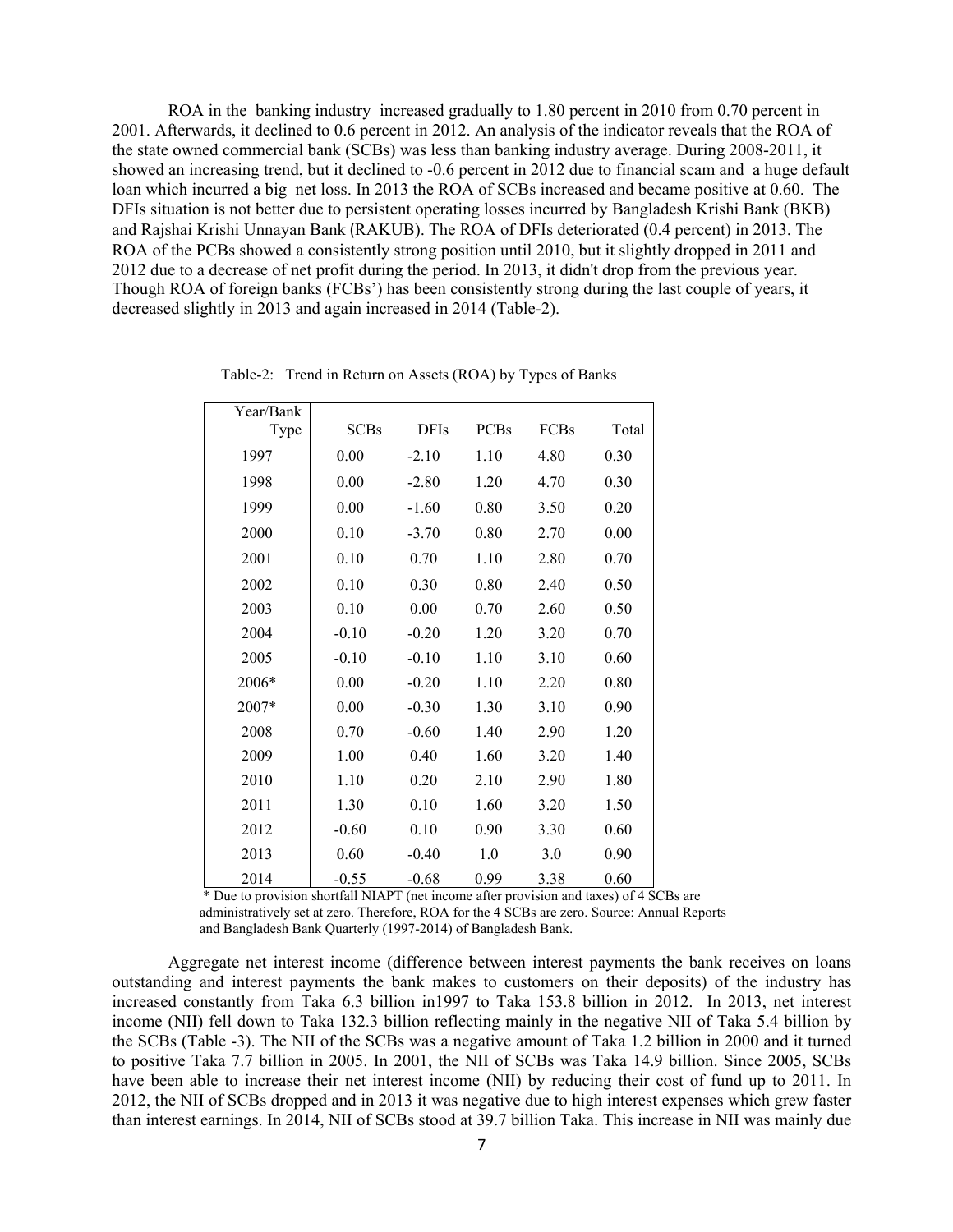to investment income is taken into account in the interest income and BASIC bank and BDBL included in SCBs. The DFIs had a positive trend since 2000 and it was Taka 4.7 billion in 2012 but afterwards it showed a decreasing trend. The NII of the PCBs has been incredibly high over the period from 2003 through 2013. The trend of NII indicates that the interest spread of PCBs and FCBs is higher (Appendix Table-A2) than that of SCBs and DFIs (Bangladesh Bank Annual Report **).** 

| YEAR | <b>SCBS</b> | <b>DFIS</b>  | <b>PCBS</b> | FCBS           | <b>TOTAL</b> |
|------|-------------|--------------|-------------|----------------|--------------|
| 1997 | 2.7         | $-0.1$       | 1.7         | $\overline{2}$ | 6.3          |
| 1998 | 2.2         | 0.5          | 2.3         | 2.2            | 7.1          |
| 1999 | 3.1         | $-0.1$       | 3           | 1.8            | 7.8          |
| 2000 | $-1.2$      | $\mathbf{1}$ | 6.1         | 2.5            | 8.4          |
| 2001 | $-1.8$      | 2.7          | 9.2         | 3.3            | 13.4         |
| 2002 | $-1.5$      | 1.4          | 10.2        | 3.4            | 13.5         |
| 2003 | $-0.3$      | 1.3          | 12          | 3.6            | 16.6         |
| 2004 | $-1.1$      | 1.8          | 13.7        | 4.2            | 18.3         |
| 2005 | 7.7         | 1.0          | 21          | 5.6            | 35.3         |
| 2006 | 9           | 1.7          | 25.4        | 8.2            | 44.3         |
| 2007 | 7.4         | 1.4          | 36.1        | 9.9            | 54.8         |
| 2008 | 7.9         | 1.9          | 48.5        | 12.6           | 70.9         |
| 2009 | 12.1        | 1.9          | 56.7        | 10.7           | 81.5         |
| 2010 | 19.8        | 6.2          | 82.8        | 13.0           | 121.9        |
| 2011 | 34.3        | 4.9          | 91.4        | 16.1           | 146.7        |
| 2012 | 14.9        | 4.7          | 114.7       | 19.6           | 153.8        |
| 2013 | $-5.4$      | 3.8          | 118.2       | 15.8           | 132.3        |
| 2014 | 39.7        | 2.1          | 205.8       | 26.6           | 274.0        |

Table -3 Net Interest Income (NII) by type of Banks (in billion Taka)

Source: Annual Reports (1997-2014), Bangladesh Bank.

Commercial banks in Bangladesh continuously monitor their balance sheet (assets and liabilities) for balancing liquidity and risk to maximize their profitability. Banking sector aggregate balance sheet data are given in Appendix Table-A3.

## **4. Model Specification Variable Definition and Methodology**

## **a. Model Specification**

Since the paper examines the impact of liquidity on profitability of the banking sector in Bangladesh, we employ the following empirical model:

$$
\gamma_{t} = \beta_{0} + \beta_{i} X i_{t} + \varepsilon i_{t} \tag{1}
$$

Where  $\gamma_t$  denotes profitability (return on asset) of bank, Xi includes a set of bank specific control variables (advanced deposit ratio, excess liquidity ratio, lending rates, non performing loans, call money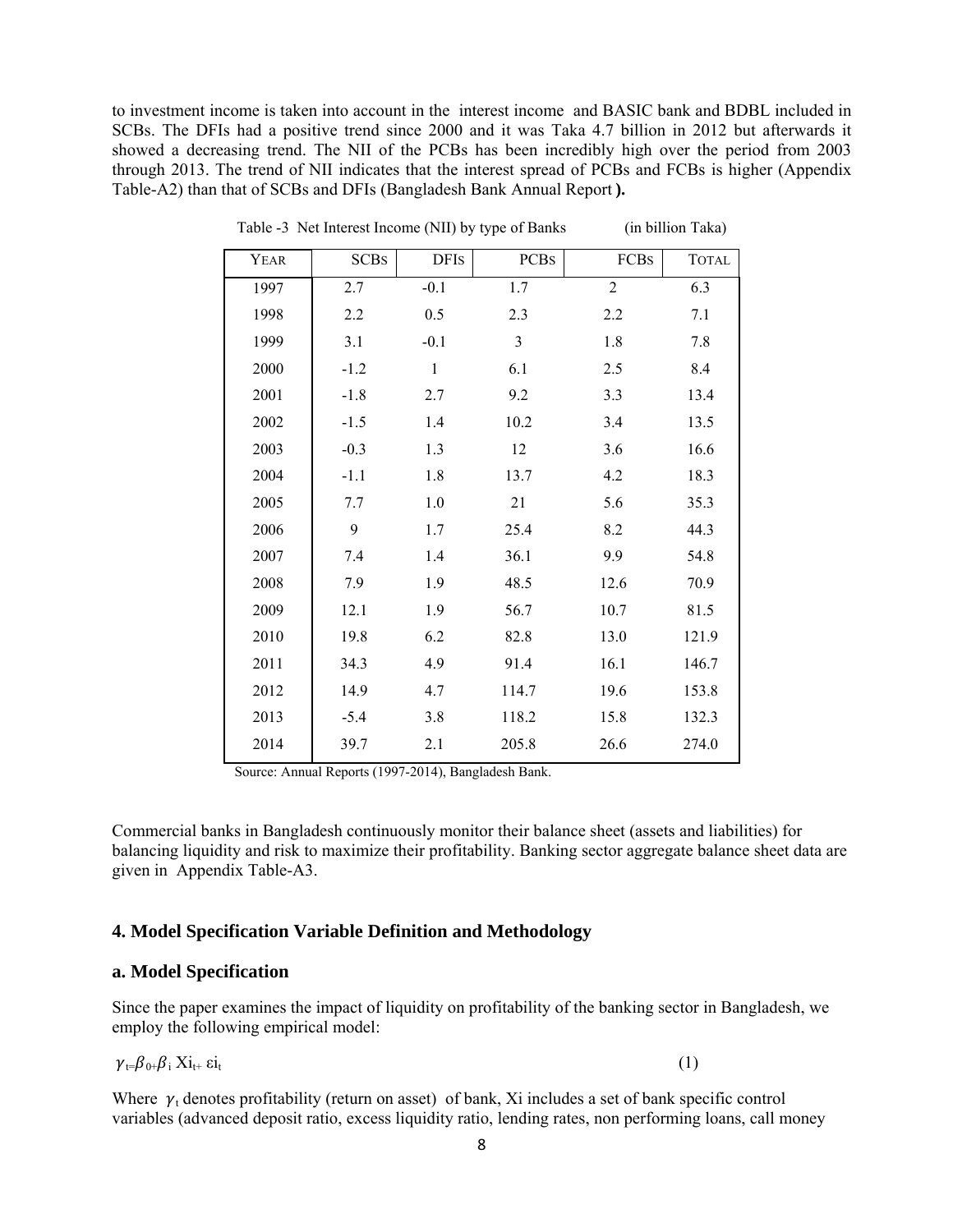rates). Xi also include some macroeconomic variables ( inflation, GDP ) those are also concern for banks liquidity as well as profitability.  $\beta_i$  is the parameters which to be estimated.  $\beta_0$  is the intercept and  $\epsilon$  is the error term. We use aggregate banking industry's data.

## **b. Variable Definition**

Return on Asset (ROA): ROA is net income after taxes/total asset. It indicates how efficiently the management of the bank has been converting its assets into net earnings.

Advanced Deposit Ratio (ADR): ADR is the ratio of total advance to total deposits. The relationship between advances deposit ratio and profitability is expected to be positive.

Lending Rates **:** Weighted average lending rates in the banking system are taken for analysis. The relationship between profitability and the lending interest rate may be positive or negative.

Call Money Rates: Interbank investment/borrowing rate indicates liquidity situation in the overall banking system. The relationship between call money rate and profitability may be positive or negative.

Excess Liquidity Ratio: Percent of excess liquidity in total liquidity. It is expected have a negative relationship with profitability.

Non Performing Loans (NPLs): gross NPLs to total loan. High NPLs signify high non-earnings asset which expected to be negative relationship with profitability.

Liquidity Deposit Ratio: Ratio of total liquidity to total deposit. It is expected to be negative relationship with profitability**.** 

Inflation: Expected to be negative relationship with profitability.

GDP growth : Expected to be positive relationship with profitability.

## **c. Data and Methodology**

 To verify the impact of liquidity on profitability of the banking sector in Bangladesh, the paper uses the ordinary least square estimation method (OLS). The study takes secondary data for the period 1997-2014. The yearly data have been collected from (1) Monthly Economic Trend, Bangladesh Bank, (2) Annual Report Bangladesh Bank, (3) Bangladesh Bank Quarterly, Bangladesh Bank, (4) Financial Stability Report, Bangladesh Bank (5) Bangladesh Economic Review, Ministry of Finance.

## **5. Analysis of the Estimated Results**

 Table-4 represent the descriptive statistic of the all variables. The mean of all variables which indicate a historical trend value during the period 1997-2014, are realistic. Standard deviations, measures the volatility, showed a variation during the period 1997-2014. It is observed that mean and standard deviation for NPLs are 19.81 and 12.37 respectively, which appear to be more volatile than other variables. A high mean value and volatility of NPLs raises portfolio risk and erodes capital base of the banks, which affects banks profitability. Volatility is also observed in advance deposit ratio and excess liquidity ratio during 1997-2014, which also related with banks profitability.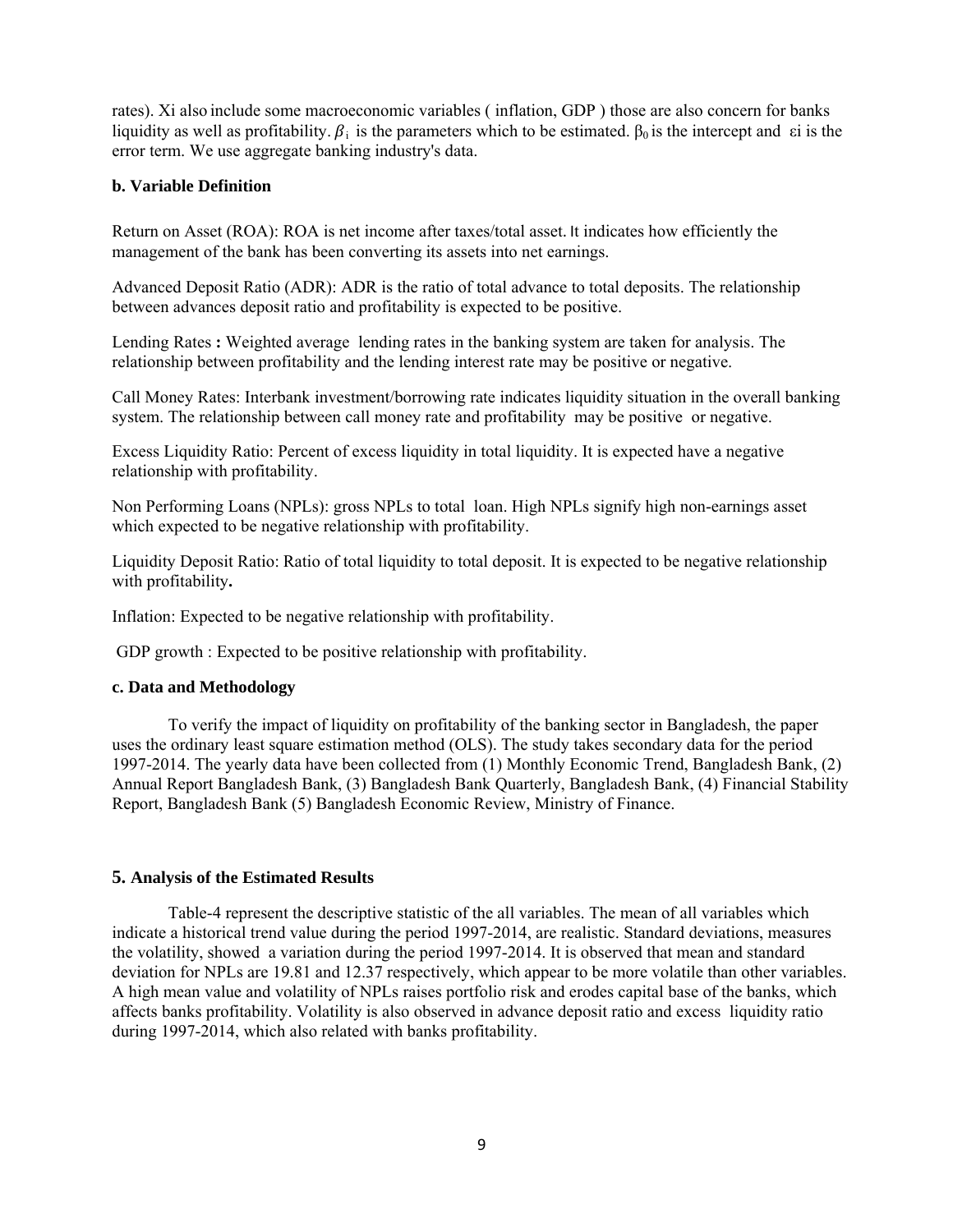|  | Table-4: Descriptive statistics of all variables |
|--|--------------------------------------------------|
|--|--------------------------------------------------|

| Variable                       | Mean  | S.D   |
|--------------------------------|-------|-------|
| <b>Advance Deposit Ratio</b>   | 78.04 | 3.71  |
| Call money Rate                | 8.52  | 2.32  |
| <b>Excess liquidity Ratio</b>  | 7.82  | 3.29  |
| <b>Liquidity Deposit Ratio</b> | 19.52 | 5.71  |
| <b>GDP</b>                     | 5.81  | 0.61  |
| Inflation                      | 6.5   | 2.45  |
| Lending rate                   | 12.80 | 1.08  |
| Non Performing Loans           | 19.81 | 12.37 |
| Return on Asset                | 0.74  | 0.46  |

 Source: Annual Reports and Economic Trends of Bangladesh Bank (1997-2014). Authors' calculation.

Plots of the variables (Figure 4) show that all variables are stationary at level.

Figure 4 Plots of the variables used in OLS



Source: Economic Trends and Annual Reports of Bangladesh Bank (1997-2014).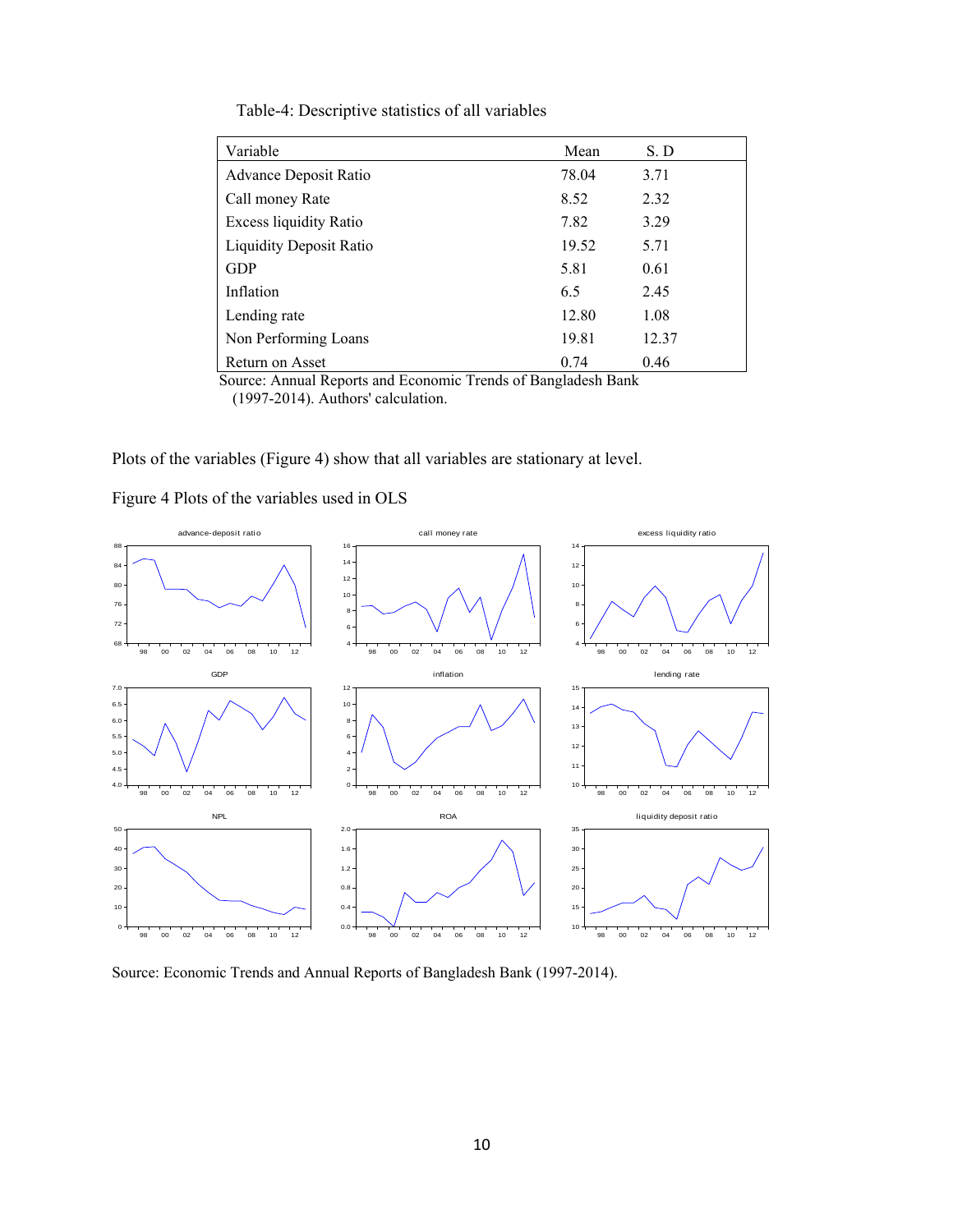To test whether the variable used in the model is stationary or non-stationary, I used the Augmented Dickey-Fuller Test (ADF) and Phillips Perron (PP) tests. Both tests show that all variables are stationary i.e.,  $I(0)$  at level.

| Variable                | Model A          |          | Model B          |          |
|-------------------------|------------------|----------|------------------|----------|
|                         | Test statistics* | Decision | Test statistics* | Decision |
| Advance deposit Ratio   | 4.47             | I(0)     | 4.38             | I(0)     |
| Inflation               | 4.56             | I(0)     | 4.41             | I(0)     |
| <b>GDP</b>              | 4.97             | I(0)     | 4.91             | I(0)     |
| <b>NPLs</b>             | 4.75             | I(0)     | 5.00             | I(0)     |
| Call money rate         | 4.46             | I(0)     | 4.09             | I(0)     |
| Lending rate            | 3.63             | I(0)     | 3.87             | I(0)     |
| Excess liquidity ratio  | 5.23             | I(0)     | 5.12             | I(0)     |
| Liquidity deposit ratio | 4.80             | I(0)     | 4.80             | I(0)     |
| Return on asset         | 4.32             | I(0)     | 4.35             | I(0)     |

|  |  |  | Table-5 : Phillips Perron unit root tests |  |
|--|--|--|-------------------------------------------|--|
|--|--|--|-------------------------------------------|--|

 Note: \* significant at 5 percent level. Model A includes intercept and Model B includes both intercept and trend. Source: Economic Trends and Annual Report of Bangladesh Bank (1997-2014).

 Table-6 gives a picture of the correlation between explained and explanatory variables. The table exhibits that correlation of ROA with GDP, lending rates, liquidity deposit ratio and NPLs is significant. The significant and negative correlation between ROA and NPLs implies that high NPLs decrease ROA. The estimated result also shows that correlation between lending rates and ROA is -0.59 which indicates that prevailing high lending rate distress ROA due lower credit demand. An estimated result of correlation coefficient between ROA and GDP is 0.51 which indicates that GDP positively impact on banks profitability.

Table-6: Estimate result of correlation among ROA and bank specific and macro economic variables

|            | Variable                | Correlation | t-Statistic |
|------------|-------------------------|-------------|-------------|
| <b>ROA</b> | Advance deposit Ratio   | $-0.42$     | $-1.86$     |
| <b>ROA</b> | Call money rate         | $-0.01$     | $-0.07$     |
| <b>ROA</b> | Excess liquidity ratio  | 0.02        | 0.08        |
| <b>ROA</b> | Liquidity deposit ratio | 0.70        | 3.87        |
| <b>ROA</b> | <b>GDP</b>              | 0.51        | 2.37        |
| <b>ROA</b> | Inflation               | 0.41        | 1.83        |
| <b>ROA</b> | Lending rate            | $-0.59$     | $-2.94$     |
| <b>ROA</b> | <b>NPLs</b>             | $-0.78$     | $-4.98$     |

Source: Annual Report and Economic Trends of Bangladesh Bank (1997-2014). Authors' calculation.

 Table-7 reveals the empirical evidence regarding the impact of liquidity on banking sector profitability. I estimate six models for the period 1997-2014 by applying ordinary least squire method (OLS). In model-1, the explanatory variables are ADR , GDP and inflation. The result of model-1 reveals that ROA elasticity with respect to all variables are statistically insignificant impels that GDP, inflation and ADR do not influence banks profitability . In model-2 when we add NPLs, the estimated result show that the banking sector profitability is affected by the advance deposit ratio and NPLs. It indicates that NPLs and ADR more sensitive to banks profitability rather than macroeconomic variables.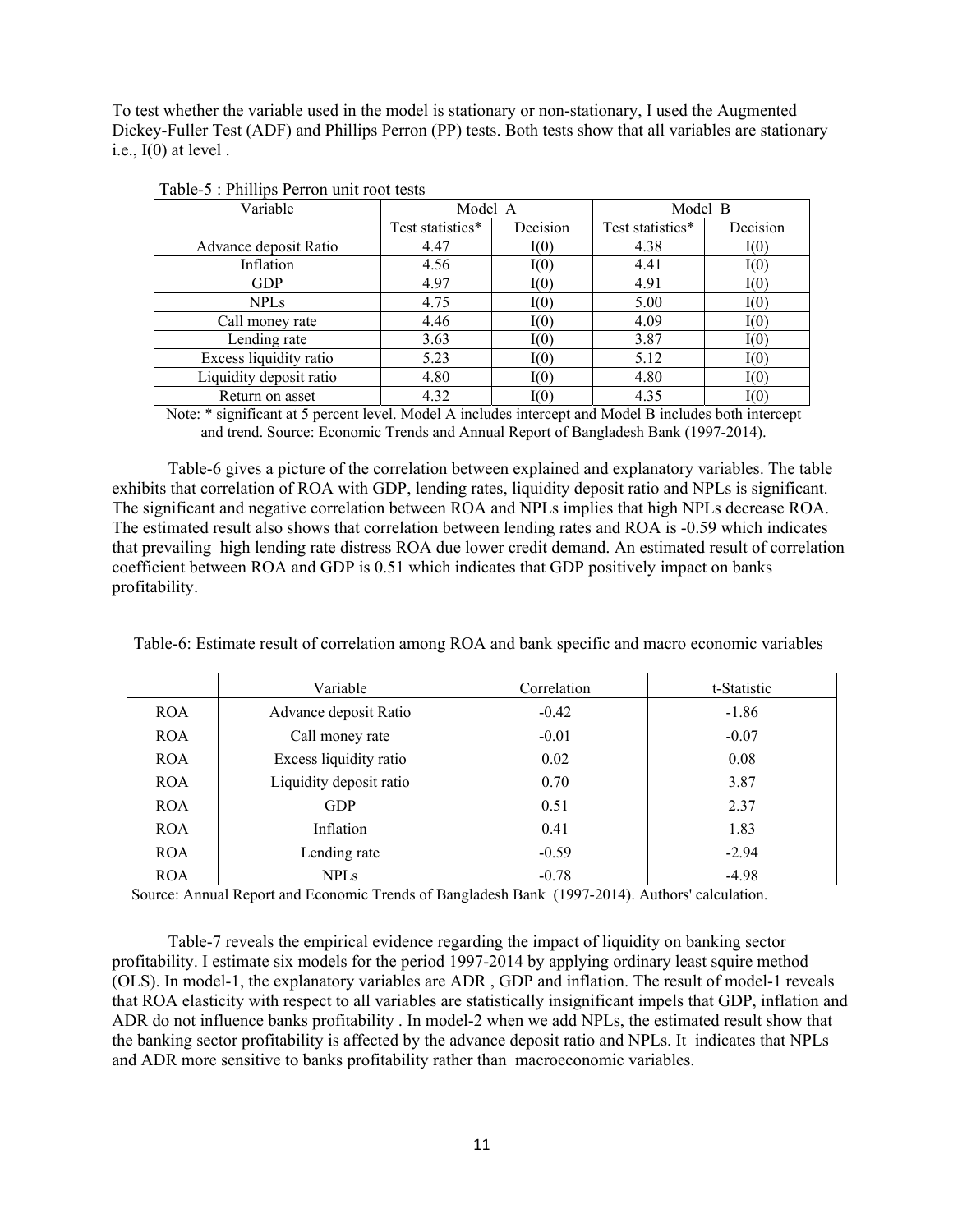Then we add call money rates, lending rates, excess liquidity ratio, liquidity deposit ratio in model-3-6 respectively. Estimated results show that the banking sector profitability is affected by advance deposit ratio, excess liquidity ratio and call money rates. The coefficients of call money rates, advance deposit ratio and excess liquidity ratio are statistically significant with expected sign. On the other hand, the lending rate and liquidity deposit ratio are statistically insignificant.

| variable                      | coefficient |           |           |           |           |           |  |
|-------------------------------|-------------|-----------|-----------|-----------|-----------|-----------|--|
|                               | Model-      | Model-    | Model-3   | Model-4   | Model-    | Model-6   |  |
|                               |             | 2         |           |           | 5         |           |  |
| $\mathcal{C}$                 | 2.03        | $-6.96$   | $-8.12$   | $-8.65$   | $-6.49$   | $-5.86$   |  |
|                               | (0.55)      | $(-2.79)$ | $(-3.65)$ | $(-3.09)$ | $(-2.55)$ | $(-2.15)$ |  |
|                               | $-0.033$    | 0.12      | 0.14      | 0.14      | 0.11      | 0.11      |  |
| <b>Advance Deposit Ratio</b>  | $(-0.94)$   | (3.81)    | (4.87)    | (4.54)    | (3.72)    | (3.41)    |  |
|                               | 0.050       | $-0.07$   | $-0.06$   | 0.07      | $-0.04$   | $-0.04$   |  |
| Inflation                     | (0.993)     | $(-2.19)$ | $(-2.24)$ | $(-2.14)$ | $(-1.40)$ | $(-1.39)$ |  |
|                               | $-0.165$    | $-0.02$   | $-0.00$   | $-0.02$   | $-0.09$   | $-0.09$   |  |
| <b>GDP</b>                    | (0.667)     | $(-0.18)$ | (0.06)    | (0.13)    | $(-0.82)$ | $(-0.71)$ |  |
|                               |             | $-0.07$   | $-0.07$   | $-0.07$   | $-0.08$   | $-0.07$   |  |
| <b>NPLs</b>                   |             | $(-5.91)$ | $(-7.11)$ | $(-5.95)$ | $(-7.39)$ | $(-3.55)$ |  |
|                               |             |           | $-0.05$   | $-0.06$   | $-0.09$   | $-0.09$   |  |
| Call money rate               |             |           | $(-2.31)$ | $(-2.20)$ | $(-3.45)$ | $(-2.05)$ |  |
|                               |             |           |           | 0.02      | 0.16      | 0.08      |  |
|                               |             |           |           | (0.34)    | (1.93)    | (0.61)    |  |
| Lending rate                  |             |           |           |           |           |           |  |
|                               |             |           |           |           | $-0.06$   | $-0.06$   |  |
| <b>Excess liquidity Ratio</b> |             |           |           |           | $(-2.31)$ | $(-2.23)$ |  |
|                               |             |           |           |           |           | 0.02      |  |
| Liquidity deposit ratio       |             |           |           |           |           | (0.75)    |  |
|                               |             |           |           |           |           |           |  |
| $R^2$                         | 0.332       | 0.819     | 0.875     | 0.876     | 0.919     | 0.924     |  |
| Adjusted $R^2$                | 0.188       | 0.763     | 0.823     | 0.808     | 0.863     | 0.856     |  |
|                               | 2.32        | 14.71     | 16.81     | 13.00     | 16.30     | 13.71     |  |
| F Statistic                   | $0.119$ ]   | 0.000]    | 0.000]    | 0.000]    | 0.000]    | 0.000]    |  |
| Durbin Watson                 | 1.033       | 1.87      | 1.84      | 1.84      | 2.42      | 2.56      |  |

Table-7 Results of the regression model: dependent variable ROA

Note: Figure in parenthesis indicates t-statistic and figure in [ ] indicates probability of F statistic. Source: Annual Report and Economic Trends of Bangladesh Bank (1997-2014).

 According to the estimated result in models 2- 6 the coefficient of advance deposit ratio lie between 0.11-0.14 and significant at 1% level of significant, which imply that if advance deposit ratio increase 1unit ROA increase by 0.14 unit. Estimated result, also demonstrate that in all model (2-6) the coefficient of NPLs is significant and vary between -0.07 to -0.08. That is if NPLs increases by 1unit ROA decrease by 0.08 unit. On the other hand, ROA elasticity with respect to call money rates range between - 0.05 to -0.09 which indicate that if call money rates increase 1 percentage point banks' profit decrease by 0.08 unit, which implies higher call money rate indicates higher demand from interbank borrowing show a sign of lower profit as well as liquidity stress in the banking industry. The coefficient of excess liquidity ratio is -0.06 with expected sign. This denotes that if excess liquidity increase by 1 unit, profit decrease by 0.06 unit. So, there is a tradeoff between bank liquidity and profitability. Breusch-Pagan-Godfrey shows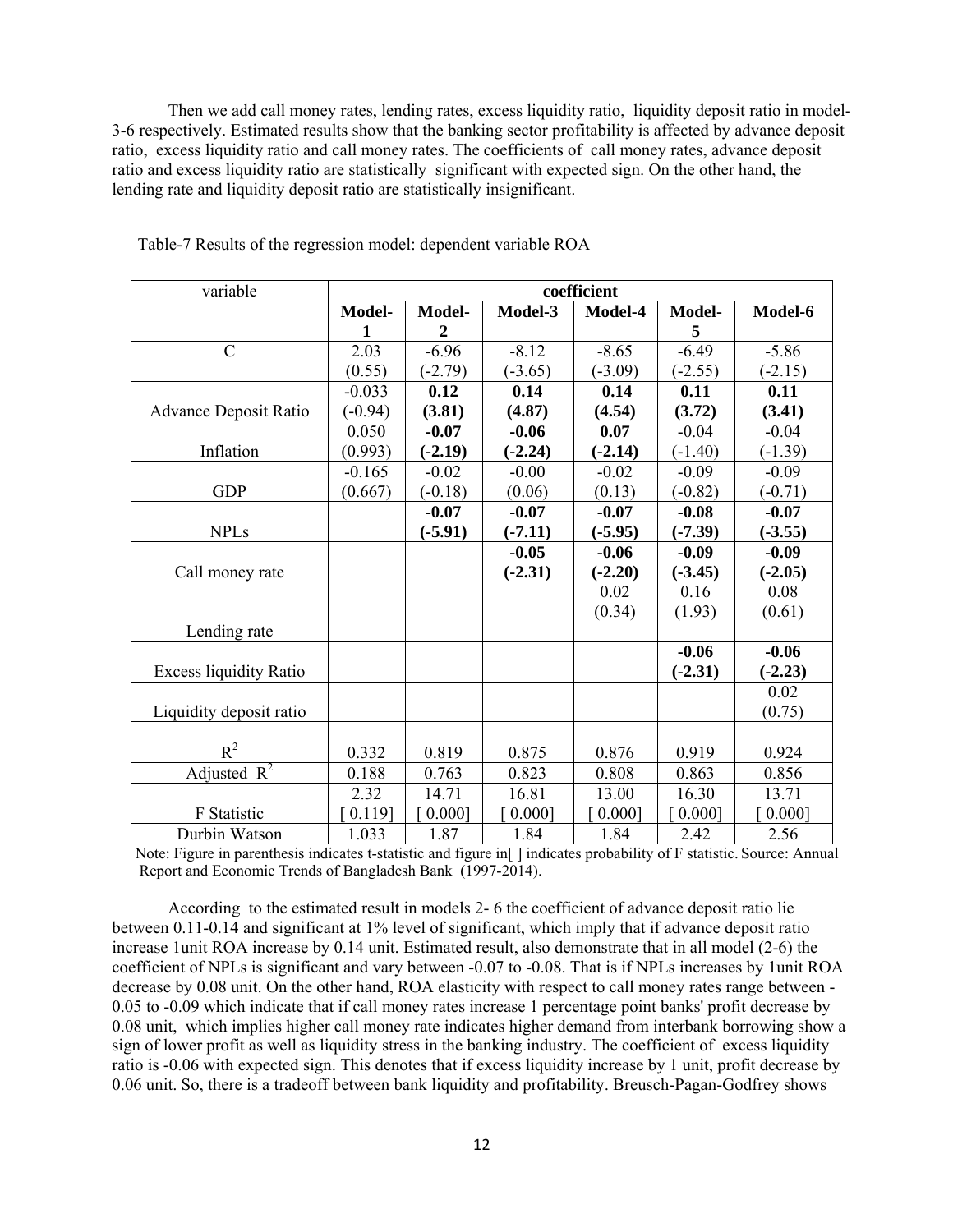that there is no hetroskedasticity in the residuals of all estimated equations (1-6 model). It implies that estimated results are robust.

## **6. Recommendations and Conclusion**

The main objective of the paper is to examine the relationship between liquidity and profitability as well as the impact of liquidity on banks' profitability. The paper uses Ordinary Least Square estimation method (OLS) method for the sample period 1997-2014. The analysis of estimated results show that the high ratio of advance deposit indicates the lower liquidity and higher profit. However, a too low ADR indicates inefficiency of the banks to use the funds, or simply a lack of profitable investment opportunities. Excess liquidity ratio negatively impact on banks' profitability. The call money rates varies negatively with banks' profit which indicates that banks meet their liquidity deficit with higher cost. As a results, the higher cost of funds impact banks profit inversely. Accordingly, the estimated result shows a negative relationship between NPLs and profitability. So commercial banks need to be careful while giving loans and reduce NPLs to increase profitability.

The recent rising in NPLs is a concern for overall banking stability because high NPLs of banks' reduce loanable funds by stopping recycling and banks cannot earn profit from classified loans. Besides, banks need to put a portion of their income as loan loss reserve to make up bad debt. It is observed (Appendix Table-A4) that the percentage share of NPLs to total loans has reduced dramatically from 1997 to 2011. The gross NPLs ratio for all banks declined to 6.20 percent in 2011 from the peak 37.5 percent in 1997. The ratio again increased during the previous two years due to sharp increase in NPLs of SCBs. Based on the above analysis we can conclude that there exists a negative relationship between liquidity and profitability. So banks authority should focus more on liquidity management for the bank's profitability. Moreover, careful consideration and planning of liquidity management is needed to improve the efficiency of liquidity management.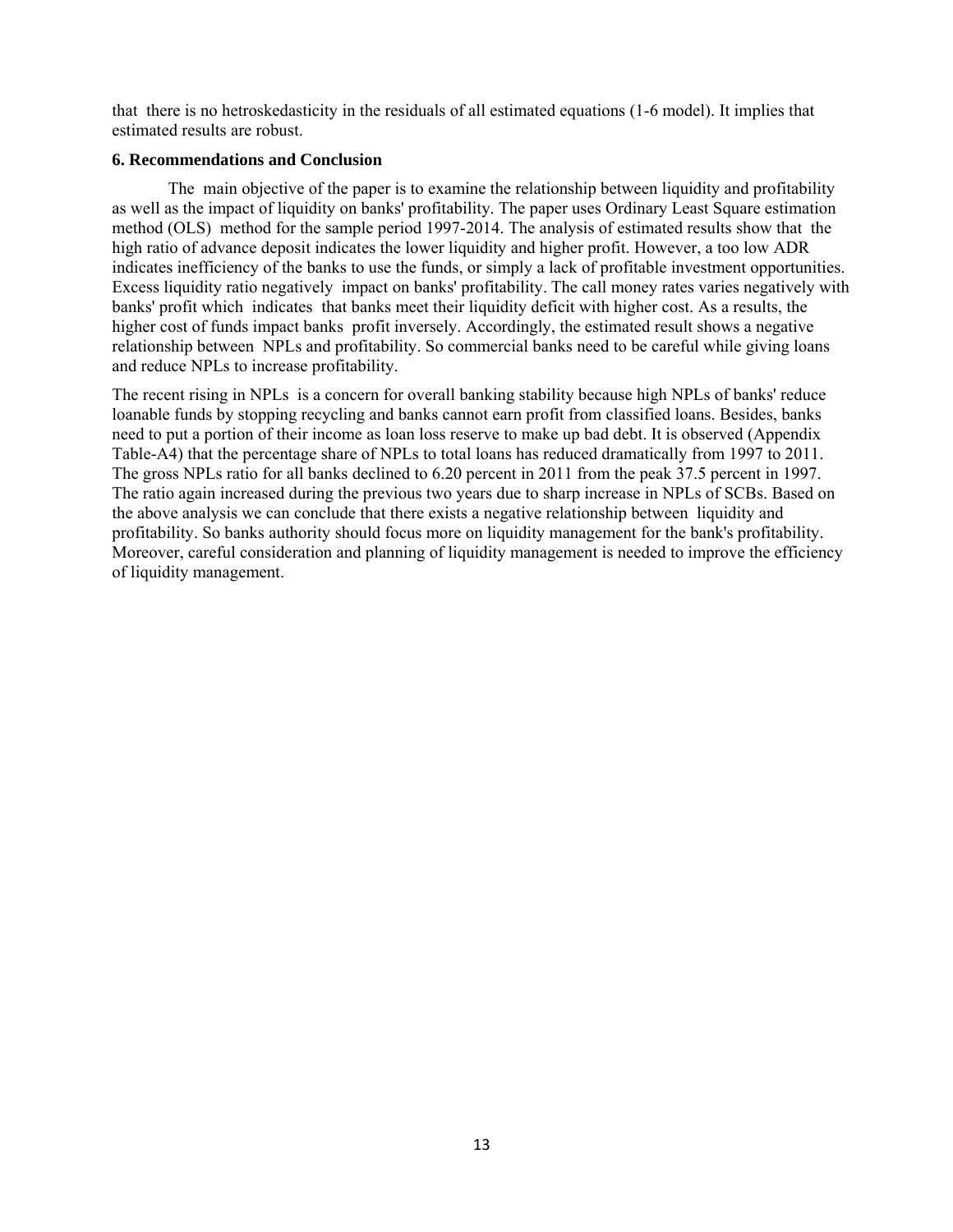## **References:**

Andrew O, Agbada Osuji C.C (2013). The Efficacy of Liquidity Management and Banking Performance in Nigeria. *International Review of Management and Business Research* Vol. 2 Issue.1

 Afia, A. Mahmud, K (2014). Liquidity-Profitability in Bangladesh Banking Industry. *International Journal of Empirical Finance* Vol.2, No. 4, 2014, 143-151.

BBAR (1997-2015): Bangladesh Bank, Annual Report.

BBET (1997-2015): Bangladesh Bank, Economic Trends.

BBQ (2006-2015): Bangladesh Bank Quarterly.

BBFSR (2010-2014):Bangladesh Bank Financial Stability Report.

BBSBS (2001-2014) Bangladesh Bank, Scheduled Banks Statistics.

Evans, Owen, Alfredo, M. Leone, Mahinder, G and paul, H (2000). Macroprudential Indicators of Financial System Soundness. IMF Occasional paper 192.

Ibe S. O (2013). The impact of liquidity Management on the Profitability of Banks in Nigeria. *Journal of Finance and Bank Management I(1); June 2013, pp.37-48.* 

Junaidu M. K, Aminu, A (2014). An evaluation of the impact of liquidity on the profitability of Nigerian Banks. *Research Journali's Journal of Management*, Vol 2, No 7 August 2014.

Munther, A. N, Lina, W. R, and Al, O (2013). The impact of liquidity on Jordanian banks profitability through return on assets. *Interdisciplinary Journal of Contemporary Research in Business*, Vol 5, No7.

MoFER (1997-2015): Ministry of Finance, Economic Review.

Niresh, J., Aloy (2012). Tradeoff between Liquidity and Profitability: A Study of Selected Manufacturing Firms in Srilanka. *Researcher World-journal of Arts, Science & Commerce,* Vol-III, Issue, E-ISSN 2229-4686, ISSN 2231- 4172.

Rose, P. S (2002). Commercial Bank Management, 5thEdition, McGraw-Hill Companies, New York, NY.

Wambu, T.M (2013). The relationship between profitability and liquidity of commercial banks in Kenya. A research project submitted in partial fulfillment of the requirements for the award of masters of business administration, University of Nairobi.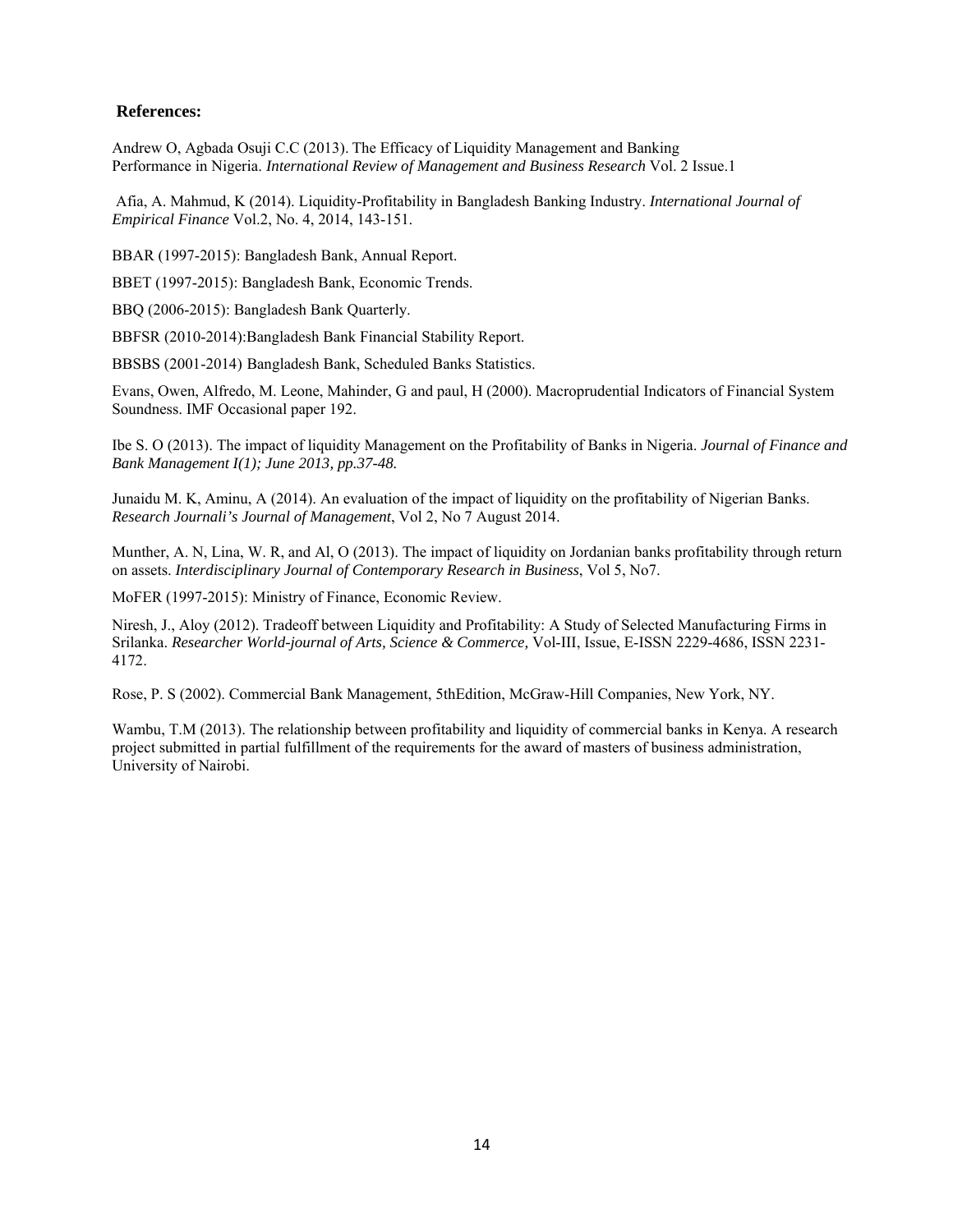| <b>Supplies of Liquid Funds Come From:</b>    | Demands for Bank Liquidity Typically Arise         |
|-----------------------------------------------|----------------------------------------------------|
|                                               | From:                                              |
| Incoming customer deposits                    | Customer deposit withdrawals                       |
| Revenues from the sale of nondeposit services | Credit requests from quality loan customers        |
| Customer loan repayments                      | Repayment of nondeposit borrowings                 |
| Sales of bank assets                          | Operating expenses and taxes incurred in producing |
|                                               | and selling services                               |
| Borrowing from the money market               | Payment of stockholder cash dividends              |

**\_\_\_\_\_\_\_\_\_\_\_\_\_\_\_\_\_\_\_\_\_\_\_\_\_\_\_\_\_\_\_\_\_\_\_\_\_\_\_\_\_\_\_\_\_\_\_\_\_\_\_\_\_\_\_\_\_\_\_\_\_\_\_\_\_\_\_\_\_\_\_\_\_\_\_\_\_\_\_\_\_\_\_\_\_\_** 

Table-A1 Sources of Demand and Supply for Liquidity within the Bank

Source: Commercial Bank Management, Peter S. Rose, 2002.

| Period | <b>SCBs</b> | <b>DFIs</b> | <b>PCBs</b> | FCBs |
|--------|-------------|-------------|-------------|------|
| 2001   | 6.03        | 5.06        | 7.55        | 8.23 |
| 2002   | 6.15        | 5.92        | 7.05        | 7.4  |
| 2003   | 5.77        | 4.71        | 6.55        | 7.32 |
| 2004   | 4.87        | 3.7         | 5.54        | 7.45 |
| 2005   | 5.41        | 3.66        | 5.07        | 7.87 |
| 2006   | 5.63        | 3.18        | 5.44        | 8.12 |
| 2007   | 5.95        | 2.95        | 5.7         | 8.83 |
| 2008   | 3.96        | 3.12        | 4.7         | 9.33 |
| 2009   | 3.47        | 2.7         | 5.29        | 9.26 |
| 2010   | 4.18        | 2.26        | 5.38        | 8.82 |
| 2011   | 5.01        | 2.16        | 5.37        | 8.89 |
| 2012   | 4.06        | 2.73        | 5.51        | 8.76 |
| 2013   | 3.66        | 3.06        | 5.34        | 8.59 |
| 2014   | 3.71        | 1.68        | 5.94        | 7.92 |

Table-A2 Movements in Interest Rate Spread

Source: Scheduled Banks Statistics, Statistics Department, Bangladesh Bank (2001-2014).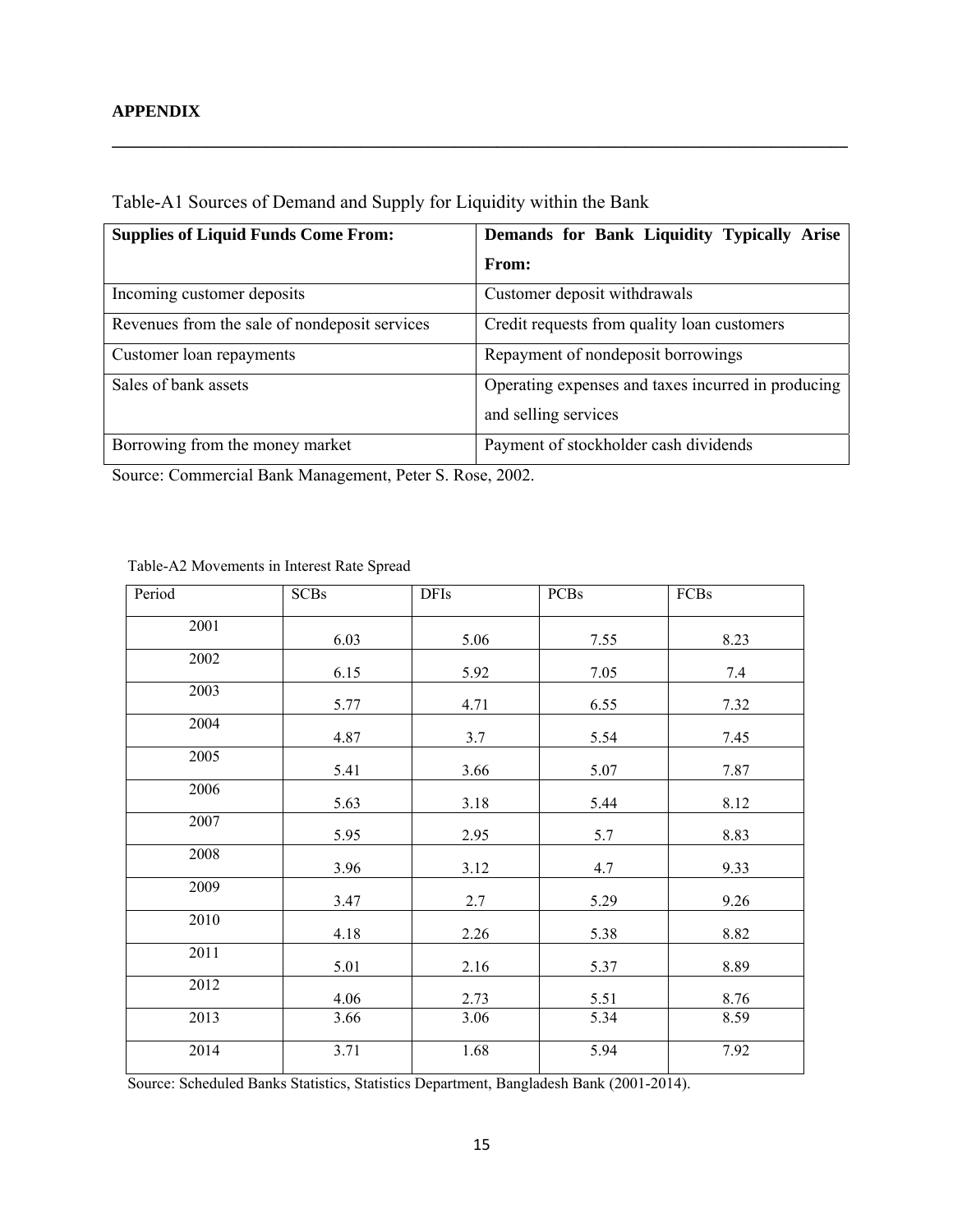Table-A3 Banking sector aggregate balance sheet in Bangladesh (in billion Tk)

| <b>Particulars</b>                 |                   |        |        |                   | Change (%)   |              |
|------------------------------------|-------------------|--------|--------|-------------------|--------------|--------------|
|                                    | 2011              | 2012   | 2013   | 2014              | 2012 to 2013 | 2013 to 2014 |
| <b>Property &amp; Assets</b>       |                   |        |        |                   |              |              |
| Cash in hand (including FC)        | $\overline{59.7}$ | 81.1   | 102.7  | 91.1              | 26.7%        | $-11.33%$    |
| Balance with BB & SB (including    | 399.5             | 450.8  | 479.3  | 572.8             | 6.3%         | 19.5%        |
| FC)                                |                   |        |        |                   |              |              |
| Balance with other banks &FIs      | 155.9             | 244.7  | 347.9  | 409.7             | 42.2%        | 17.8%        |
| Money at call & short notice       | 128.1             | 66.8   | 46.5   | $\overline{54.2}$ | $-30.4%$     | 16.4%        |
| Investments                        |                   |        |        |                   |              |              |
| Government                         | 662.1             | 607.6  | 841.2  | 977.6             | 38.5%        | 16.2%        |
| Others                             | 131.3             | 505.9  | 730.0  | 855.5             | 44.3%        | 17.2%        |
| <b>Total Investment</b>            | 793.4             | 1113.5 | 1571.2 | 1833.1            | 41.1%        | 16.7%        |
|                                    |                   |        |        |                   |              |              |
|                                    |                   |        |        |                   |              |              |
| Loans & advances                   |                   |        |        |                   |              |              |
| Loans, CC, OD ect.                 | 3525.1            | 4098.4 | 4443.5 | 5147.2            | 8.4%         | 15.8%        |
| Bills purchased & Disct.           | 267.5             | 288.2  | 276.6  | 245.7             | $-4.0%$      | $-11.2%$     |
| <b>Total Loans &amp; advances</b>  | 3792.5            | 4386.7 | 4720.1 | 5392.9            | 7.6%         | 14.3%        |
| Fixed assets                       | 143.7             | 162.1  | 198.2  | 216.7             | 22.3%        | 9.4%         |
| Other assets                       | 401.1             | 488.1  | 532.5  | 570.7             | 9.1%         | 7.2%         |
| Non-banking assets                 | 1.2               | 36.9   | 1.7    | 1.9               | $-95.4%$     | 11.6%        |
| <b>Total Assets</b>                | 5874.9            | 7030.7 | 8000.2 | 9143.0            | 13.8%        | 14.3%        |
| <b>Liabilities</b>                 |                   |        |        |                   |              |              |
| from<br><b>Borrowings</b><br>other | 226.3             | 316.0  | 221.6  | 313.0             | $-29.9%$     | 41.3%        |
| banks/FIs/Agents                   |                   |        |        |                   |              |              |
| Deposits & Other Accounts          |                   |        |        |                   |              |              |
| <b>Current Deposit</b>             | 992.9             | 989.6  | 1091.0 | 1295.3            | 10.3%        | 18.7%        |
| <b>Savings Deposits</b>            | 933.7             | 972.6  | 1047.7 | 1225.6            | 7.7%         | 17.0%        |
| Fixed/Term Deposit                 | 2583.2            | 2985.6 | 3622.3 | 3931.1            | 21.3%        | 8.5%         |
| Other Deposits                     | $\overline{a}$    | 474.4  | 533.3  | 688.6             | 12.4%        | 29.1%        |
| <b>Total Deposits</b>              | 4509.8            | 5422.2 | 6294.3 | 7140.6            | 16.1%        | 13.4%        |
| Bill payable                       | 65.3              | 76.0   | 68.9   | 87.8              | $-9.3%$      | 27.5%        |
| Other liabilities                  | 546.4             | 640.6  | 737.2  | 860.2             | 15.1%        | 16.7%        |
| <b>Total Liabilities</b>           | 5347.8            | 6454.7 | 7321.9 | 8401.7            | 13.4%        | 14.7%        |
| Capital /Shareholders' equity      | 527.1             | 575.9  | 678.3  | 741.3             | 17.8%        | 9.3%         |
| Total liabilities & Shareholders'  | 5874.9            | 7030.7 | 8000.2 | 9143.0            | 13.8%        | 14.3%        |
| <b>Equity</b>                      |                   |        |        |                   |              |              |
| Off-balance sheet items            | 1814.6            | 1871.3 | 2153.1 | 2360.95           | 15.1%        | 9.7%         |

Source: Financial Stability Report, BB, 2014.